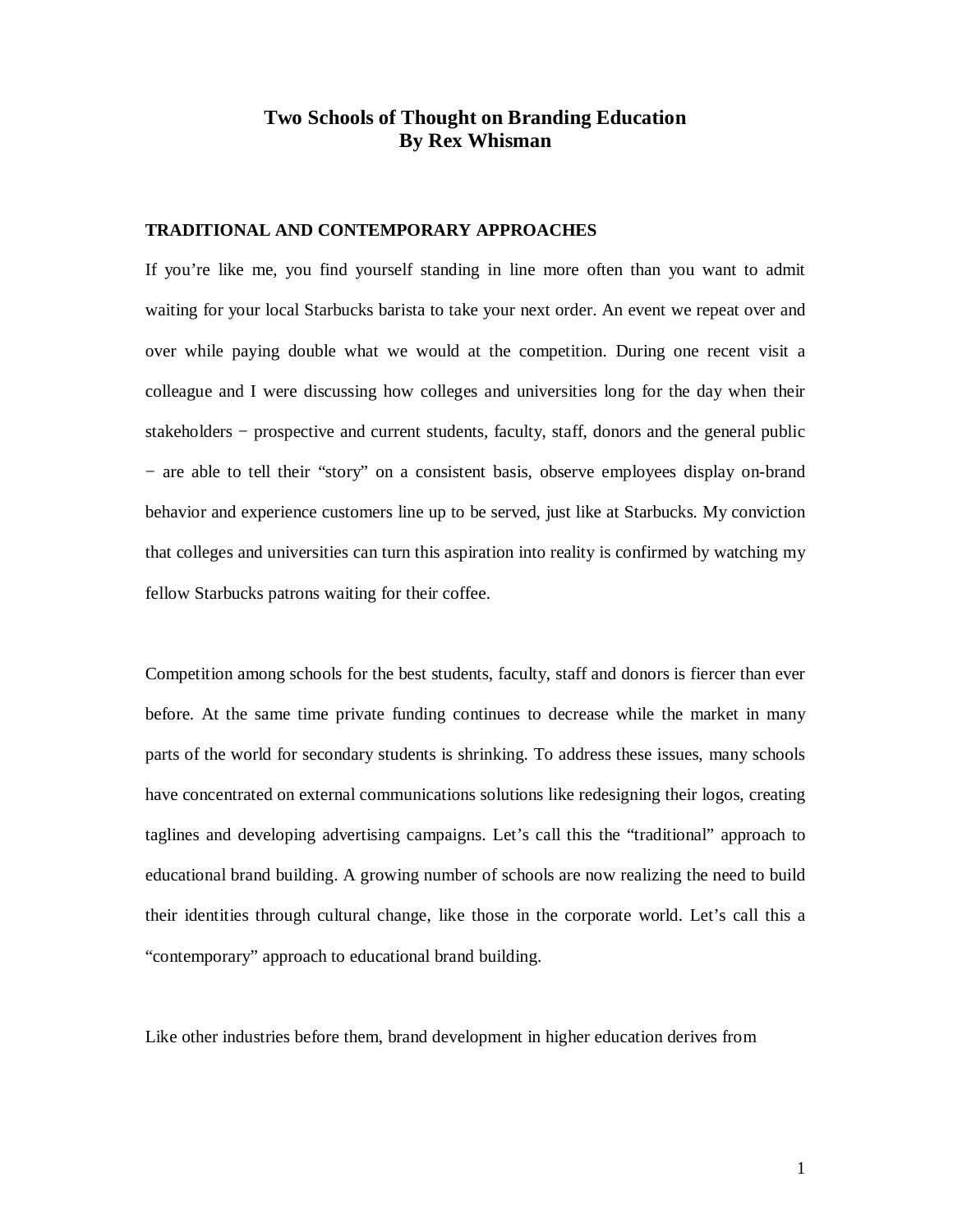the creation of corporate identity standards. Following this strategy, schools integrated their marketing communications. Today, they are frantically trying to determine how best to compete in the noisy marketplace of higher education. They're redesigning logos, coming up with catchy taglines and spending a fortune on advertising. German brand strategist Klaus Schmidt (2002) calls this "superficial tinkering." Schmidt also encourages organizations like schools to think holistically by including the entire organization in the brand building process.

In an interview with Swiss branding expert, Peter Lux, he states, "Creating brands for institutions like universities is extremely demanding. Most of us think about brands as logos, advertising, and other things related to the traditional approach, but brands aren't things at all. A well established brand is an imagined world—an idiosyncratic way of interpreting everything we link mentally to a college or university, and the people that comprise its community. When we limit our thinking to the traditional approach of brand building, we leave out the participatory benefits of the university experience."

Lux goes on to say, "While a traditional approach to brand building works for products that have identical characteristics, it is difficult to apply to service organizations, and other nonprofit organizations that benefit from their complex characteristics. If we follow this view with respect to colleges and universities, then we understand the necessity to get as many people within the organization as possible involved in creating experiences that provide meaning and benefit."

If this is true, an interesting dichotomy occurs for schools taking a traditional approach to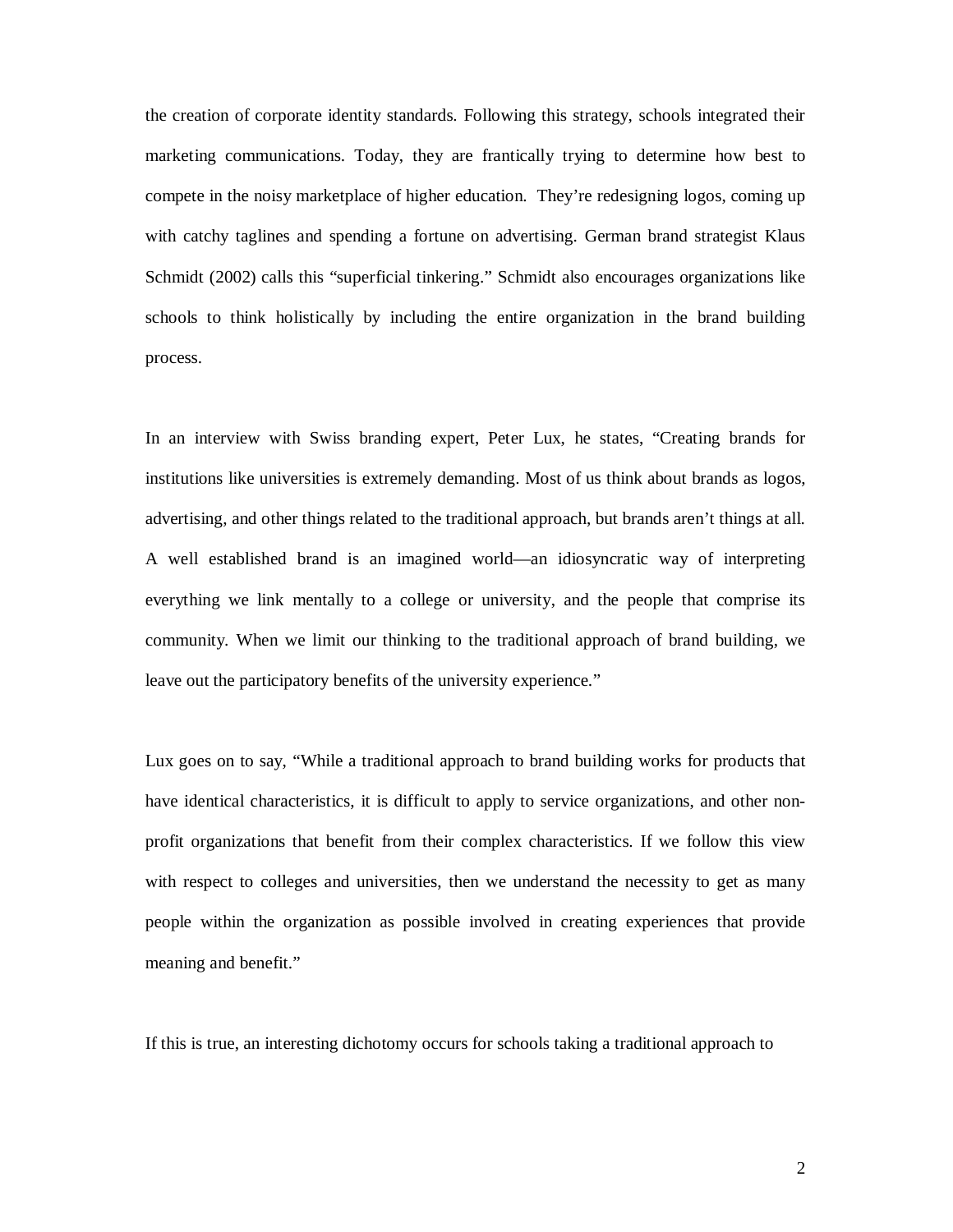branding. When schools limit branding to changing logos, creating taglines and developing advertising campaigns they risk reinforcing the skepticism of two key stakeholder groups faculty and prospective students—have about branding. Most faculties associate branding with marketing, and generally don't like marketing. While brand savvy teens associate branding with advertising, and generally don't like advertising. Also, when educational brand building is too focused on external communications, schools often risk excluding faculty from the process and raise doubt about whether a process exists. Research shows that unless advertising is cause-related, teens can deem it gimmicky and not respond.

A contemporary approach to branding—defined by cultural change, and applied by an organization such as Harley-Davidson, LEGO, Starbucks and a growing number of colleges and universities—is becoming more prevalent. Skeptics exist within these entities as well, but *dichotomy* becomes *dialogue* when stakeholders realize a contemporary branding approach is not just about logos, taglines and advertising, but about them. Brand skeptics turn into brand champions when branding is about identity building from the inside-out and when it includes them in the process. This approach can resonate with faculty and prospective students more than a traditional approach because it demonstrates the school's commitment to communicating its true essence, core values and academic reputation, rather than simply attempting to recruit more students.

Joseph LePla, Susan V. Davis and Lynn M. Parker (2003) describe branding as the ability for an organization to align all actions and messages with core values, the promise the organization keeps to its customers and the sum total of all customer experiences. Scandinavian brand strategist Nicholas Ind (2004) defines branding in terms of storytelling and is the way communities share and preserve their heritage and build their culture. Can

3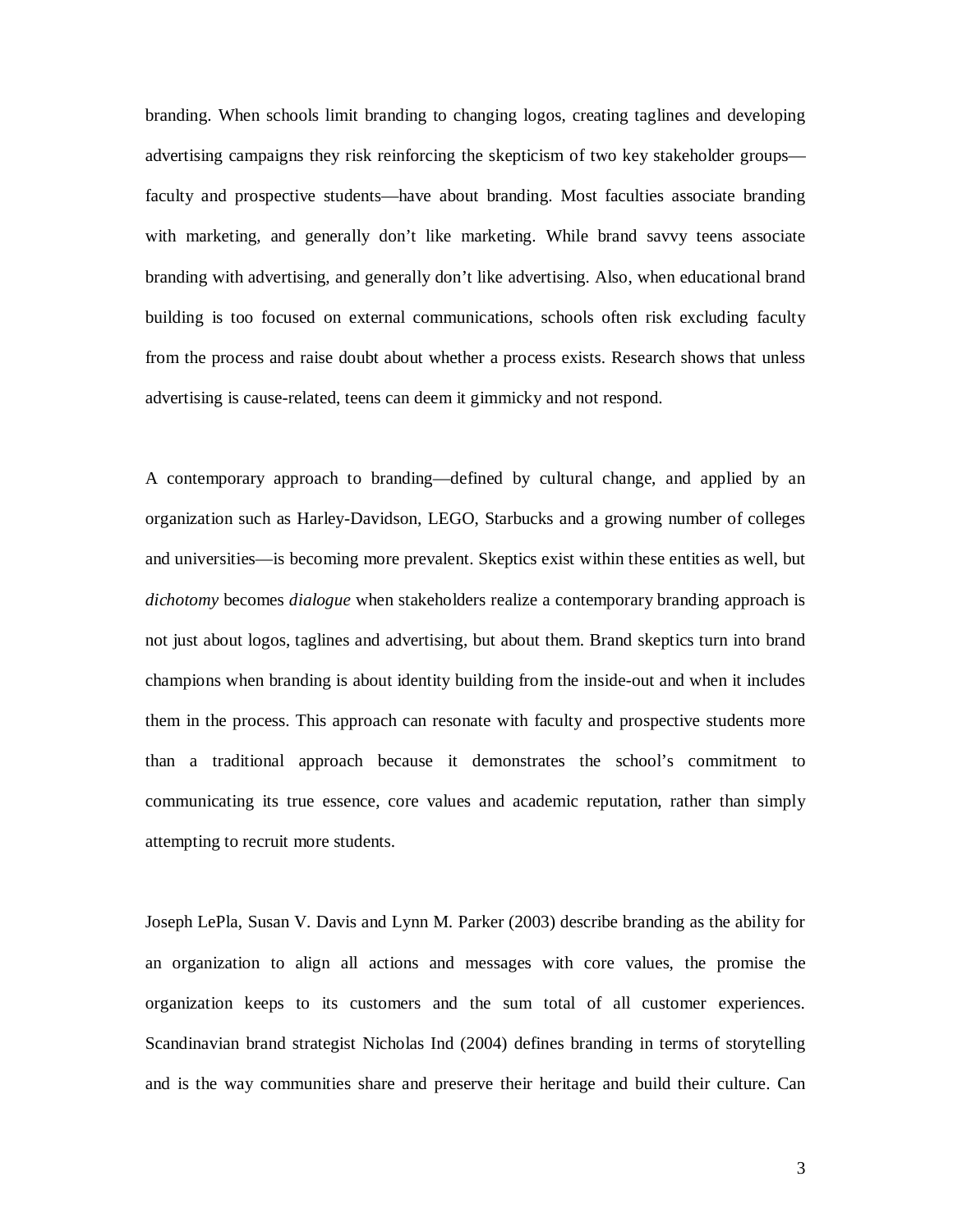definitions of branding by many of the world's brand leaders be applied to higher education? I believe the answer is yes.

## **GETTING BUY-IN TO THE CONTEMPORARY APPROACH**

The contemporary approach might be a tough sell because it can take longer to implement than the traditional approach. But as the process moves forward from brand research, to brand assimilation, implementation and evaluation, momentum builds and the process becomes increasingly tangible, and the brand strategy comes to life. The rewards—creating dialogues among constituents that have never interacted with one another previously; gaining a clearer understanding of the school's mission, vision, values and goals; enabling consistent telling of the school's story—makes the journey worthwhile.

Colleges and universities that apply the principles that Lux, Schmidt and others speak of; can be successful in developing a distinct school brand. Whether one views brand building as internal culture building or holistic identity building is a matter of opinion. It is for schools to determine whether to pursue a traditional approach or a contemporary approach to brand building. To remain competitive and find solutions to issues facing higher education, make your own choice: Traditional or Contemporary? Folgers or Starbucks? Coffee in a can or a soothing environment where you can sip a tall, non-fat latte?